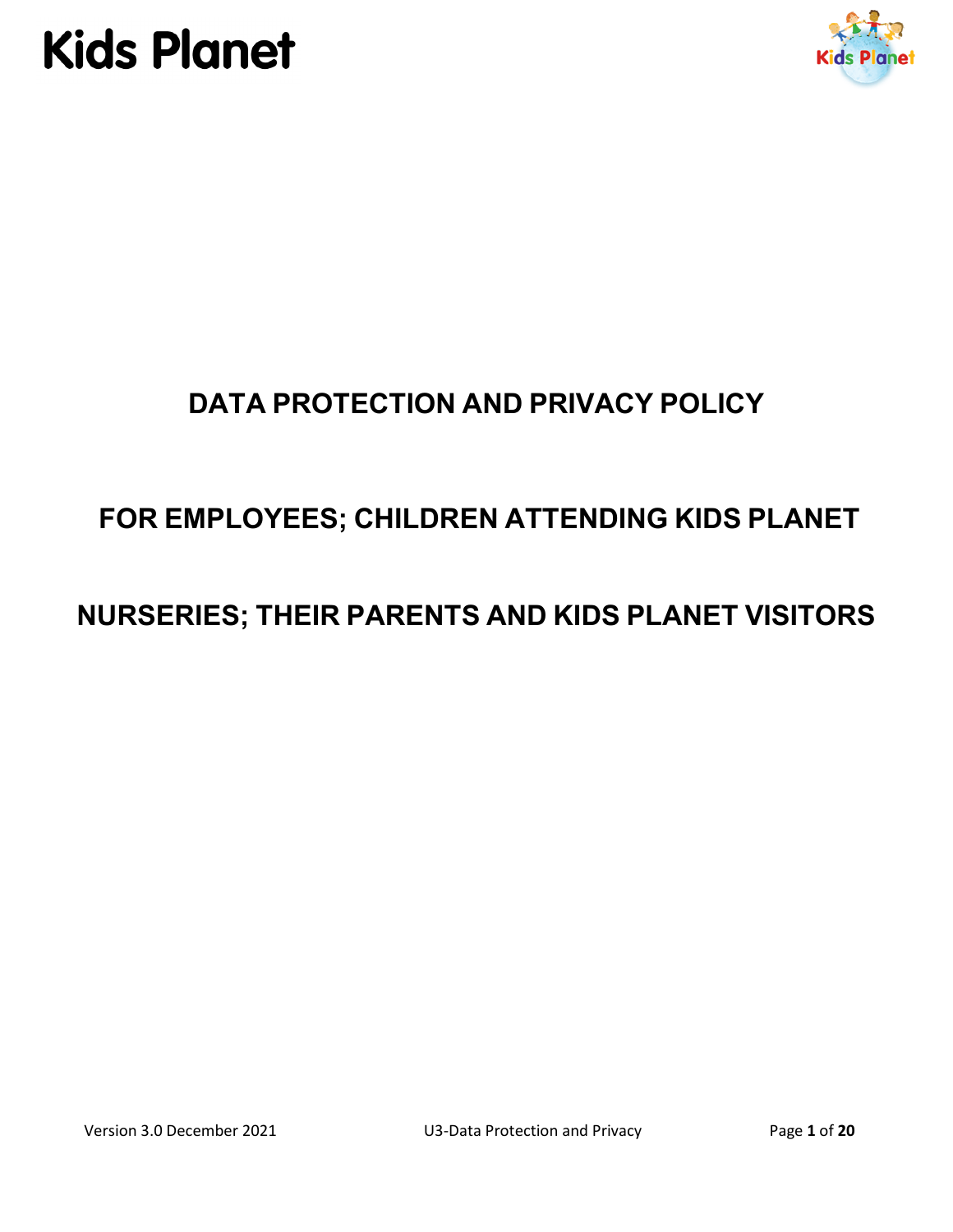

| Contents                                                                                         |  |
|--------------------------------------------------------------------------------------------------|--|
|                                                                                                  |  |
|                                                                                                  |  |
|                                                                                                  |  |
|                                                                                                  |  |
|                                                                                                  |  |
|                                                                                                  |  |
|                                                                                                  |  |
|                                                                                                  |  |
|                                                                                                  |  |
|                                                                                                  |  |
|                                                                                                  |  |
|                                                                                                  |  |
|                                                                                                  |  |
|                                                                                                  |  |
|                                                                                                  |  |
|                                                                                                  |  |
|                                                                                                  |  |
|                                                                                                  |  |
|                                                                                                  |  |
|                                                                                                  |  |
|                                                                                                  |  |
|                                                                                                  |  |
|                                                                                                  |  |
|                                                                                                  |  |
|                                                                                                  |  |
|                                                                                                  |  |
|                                                                                                  |  |
| WHY MIGHT THE NURSERY SHARE EMPLOYEE, CHILD OR PARENT PERSONAL INFORMATION WITH THIRD PARTIES?14 |  |
|                                                                                                  |  |
|                                                                                                  |  |
|                                                                                                  |  |
|                                                                                                  |  |
|                                                                                                  |  |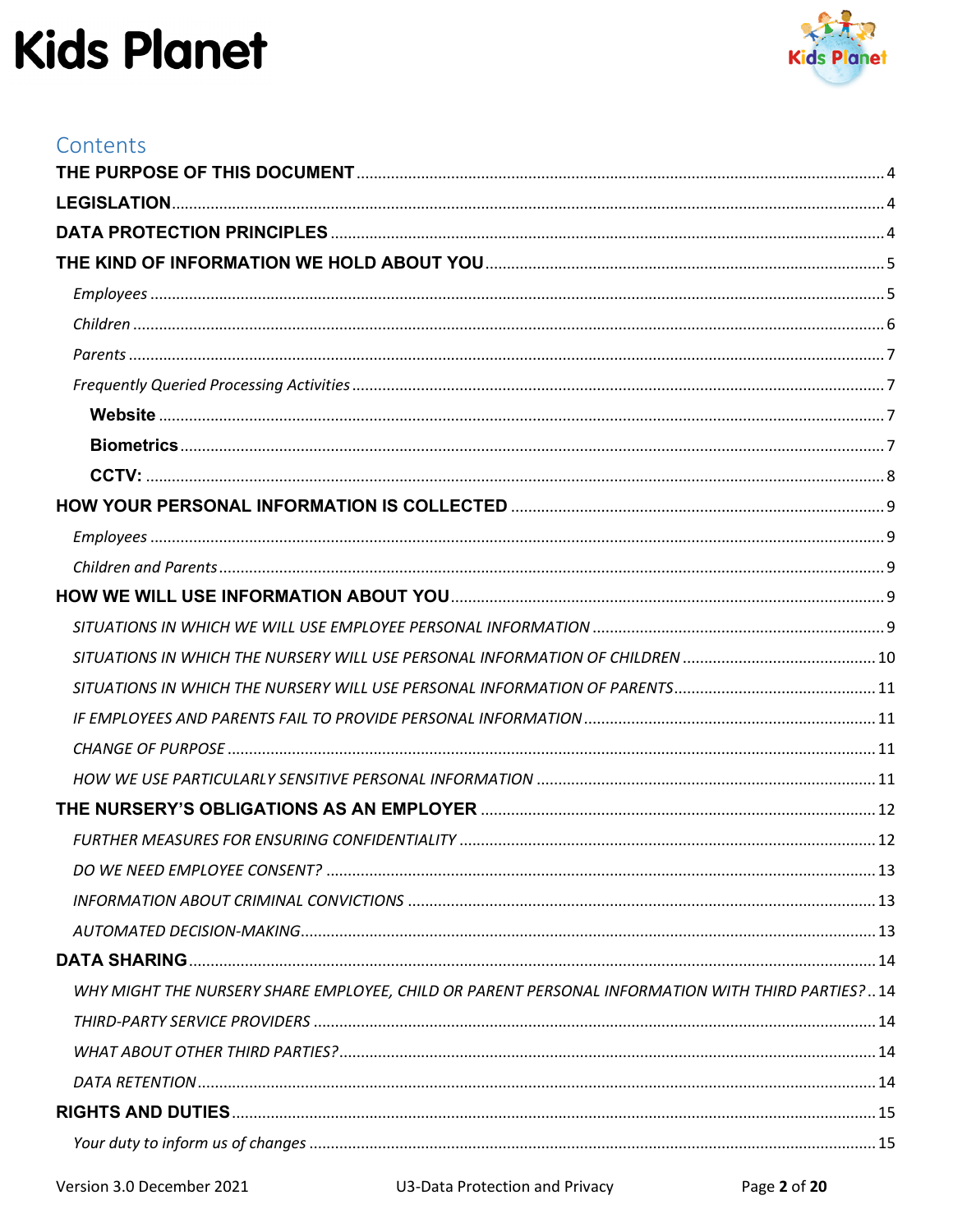

## **If you have any questions about this policy, please contact Karen Seddon:**

**[Karen.seddon@kidsplanetdaynurseries.co.uk](mailto:Karen.seddon@kidsplanetdaynurseries.co.uk)**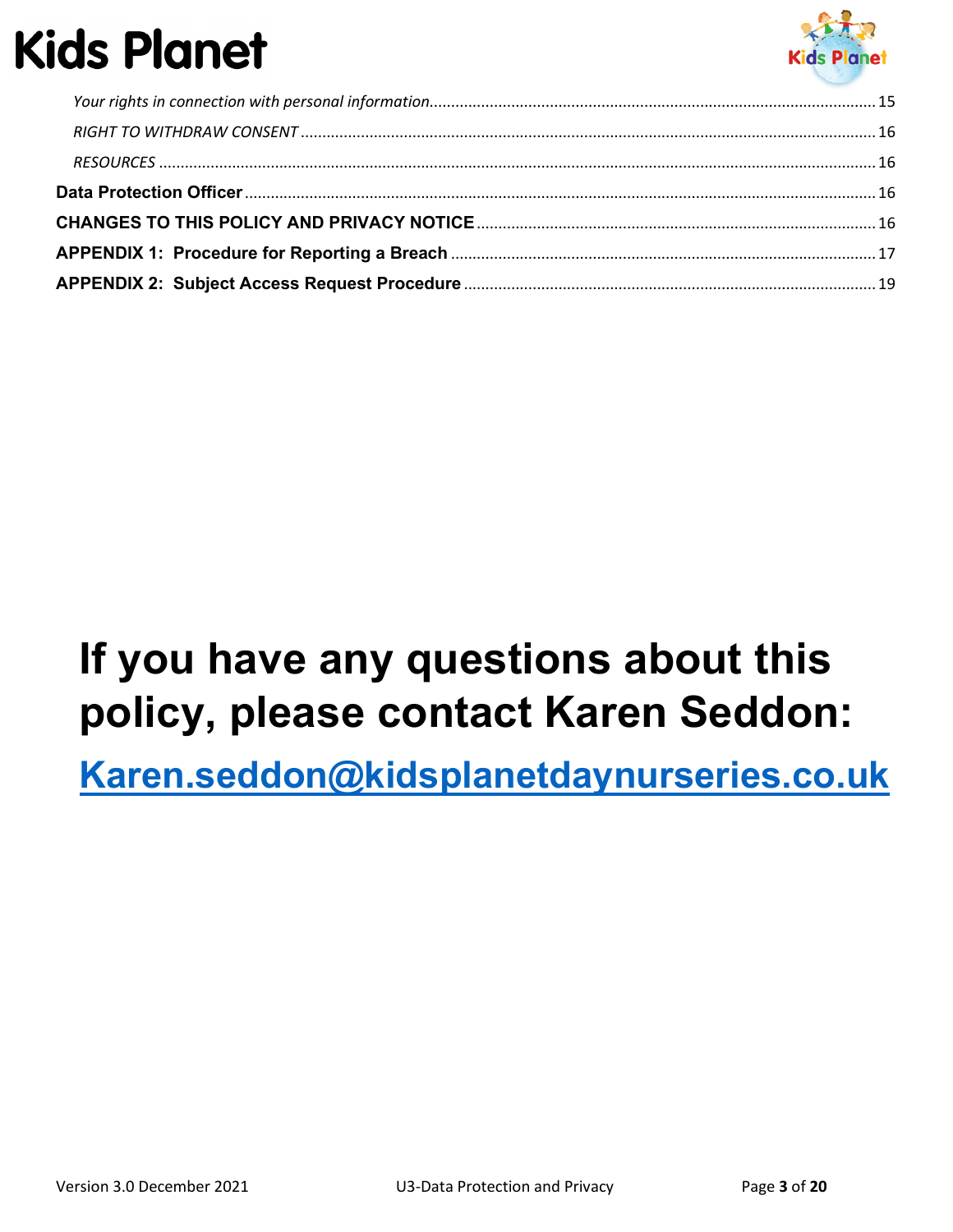

### <span id="page-3-0"></span>**THE PURPOSE OF THIS DOCUMENT**

Kids Planet ("the Nursery" or "we") is committed to protecting the privacy and security of your personal information. This privacy notice describes how the Nursery collects and uses personal information about employees of the Nursery ("Employees"), children attending the Nursery ("Child" or "Children") and the parents of the Children ("Parents") (known collectively as "You" or "Your"), in accordance with the General Data Protection Regulations (GDPR).

As part of the Kids Planet group, Kids Planet is a "data controller". This means that we are responsible for deciding how we hold and use personal information about You. We are required under data protection legislation to notify You of the information contained in this privacy notice.

This notice applies to Employees, Children and Parents, as well as visitors to Kids Planet. This notice does not form part of any contract of employment or other contract to provide services.

It is especially important that Employees and Parents read and retain this notice, together with any other privacy notice we may provide on specific occasions when we are collecting or processing personal information about You, so that You are aware of how and why we are using such information and what Your rights are under the data protection legislation.

Employees, Parents and visitors can access this document on the Kids Planet website and can request a copy at any time from a Kids Planet reception desk or from our Central Support office.

## <span id="page-3-1"></span>**LEGISLATION**

- We follow the legal requirements set out in the Statutory Framework for the Early Years Foundation Stage (EYFS) 2017 and accompanying regulations about the information we must hold about registered children and their families and the staff working at the nursery.
- We follow the requirements of the General Data Protection Regulation (Regulation (EU) 2016/679 (GDPR) and the Data Protection Act 2018 with regard to the storage of data and access to it.
- Kids Planet Day Nurseries Ltd is registered with the ICO, reference Z2484469, as a tier 3 data controller.

## <span id="page-3-2"></span>**DATA PROTECTION PRINCIPLES**

Kids Planet are compliant with data protection legislation as it applies in the UK. There are seven key principles outlined in the legislation and with which we adhere:

- *1. Lawfulness, fairness and transparency*
- 2. *Purpose limitation:* we process personal data only for valid purposes that we have clearly explained to You and not used in any way that is incompatible with those purposes).
- 3. *Data minimisation:* we process data that is relevant to the purposes we have told You about and limit processing only to those purposes.
- 4. *Accuracy:* we do all we reasonably can to ensure the personal data we hold, is accurate and up to date.
- 5. *Storage limitation:* We retain personal data only as long as necessary for the purposes we have told You about.
- *6. Integrity and confidentiality:* we do all we reasonably can to ensure personal data is held securely.
- *7. Accountability:* we accept responsibility as a data controller to demonstrate compliance with data protection legislation.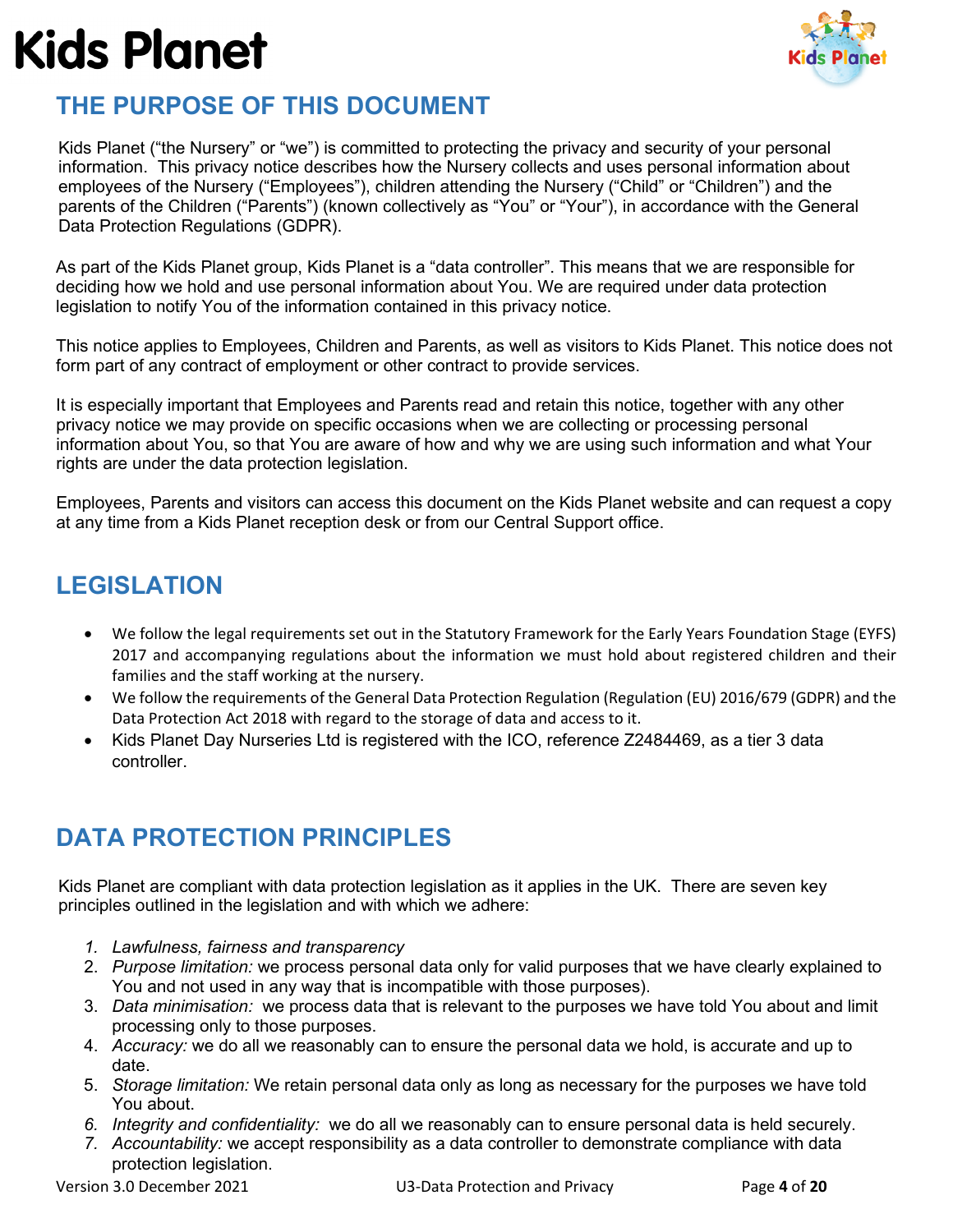

## <span id="page-4-0"></span>**THE KIND OF INFORMATION WE HOLD ABOUT YOU**

Personal data, or personal information, means any information about an individual from which that person can be identified. It does not include data where the identity has been removed (anonymous data). There are "special categories" of more sensitive personal data which require a higher level of protection, such as information about a person's health or sexual orientation.

Details of the data processed by Kids Planet, includes:

- $\mathbb Q$  Personal data data that personally identifies you, such as name and contact details
- $\mathbb Q$  Special Category data data that may reveal a characteristic of identity, such as race or sexual orientation or your health. Examples include passports and health declarations.
- Criminal Offence Data, such as references to DBS certificates and self-disclosure.

### <span id="page-4-1"></span>*Employees*

We may collect, store, and use the following categories of personal information about Employees:

- Personal contact details such as name, title, addresses, telephone numbers, and personal email addresses.
- Date of birth.
- Gender.
- Marital status and dependants.
- Copies of identification documents, such as passport and utility bill
- Next of kin and emergency contact information.
- National Insurance number.
- Photographs e.g. Selima profile; About Me photo and photos of activities in the rooms
- Bank account details, payroll records and tax status information.
- Salary, annual leave, pension and benefits information.
- Start date and, if different, the date of an Employee's continuous employment.
- Location of employment or workplace.
- Driving licence (where applicable) information.
- Recruitment information (including copies of right to work documentation, references and other information included in a CV or cover letter or as part of the application process).
- Employment records (including job titles, work history, working hours, holidays, training records and professional memberships).
- DBS self-declaration and details from the enhanced DBS with children's barred list checks
- Disciplinary information and investigations; safeguarding allegations or issues; appraisals and reviews.
- Details of company pension, pay, bonus, expenses and benefits, such as UK Healthcare; pay day advances and all deductions.
- Personnel files and training records including performance information, disciplinary and grievance information, and working time records.
- Information about your use of our information and communications systems.
- Records of any reportable death, injury, disease or dangerous occurrence.

Version 3.0 December 2021 U3-Data Protection and Privacy Page **5** of **20**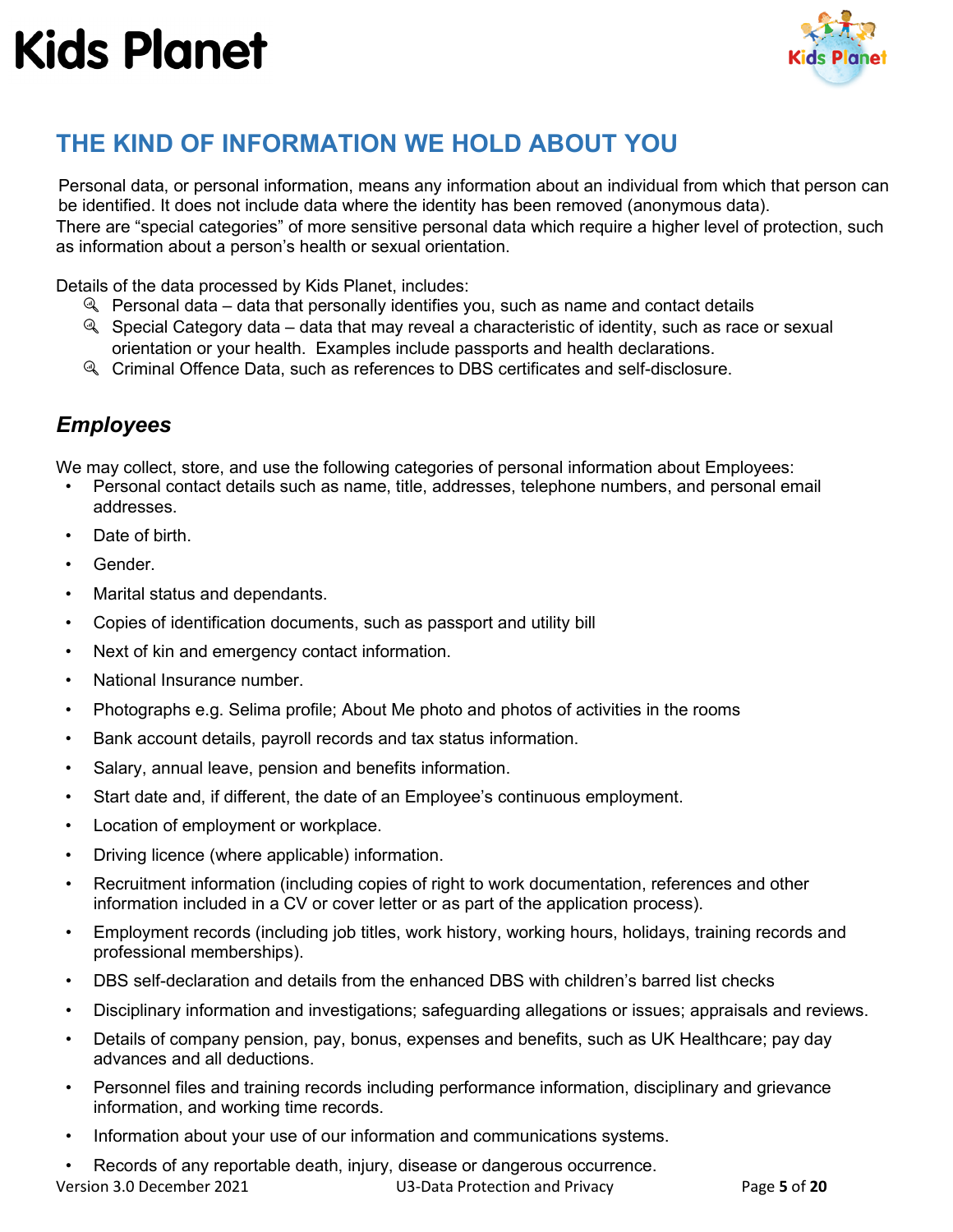

- Information about an Employee's race or ethnicity.
- Your signature e.g. when signing forms and contracts
- Information about an Employee's health, including any medical condition, accident, health and sickness records, including:
	- where an Employee leaves employment and under any share plan operated by a group company the reason for leaving is determined to be ill-health, injury or disability, the records relating to that decision;
	- details of any absences (other than holidays) from work including time on statutory parental leave and sick leave including Bradford scores; and
	- where an Employee leaves employment and the reason for leaving is related to their health, information about that condition needed for pensions and permanent health insurance purposes.

### <span id="page-5-0"></span>*Children*

Kids Planet give particular weight to the rights and interests of children. This means, on the one hand, that we are especially concerned with the protection of children's data. On the other hand, it means that our duty to safeguard the health and well-being of children is paramount and takes precedence over our duties under the GDPR. For example, paragraph 62 of Keeping Children Safe in Education affirms that while data protection legislation *"…places duties on organisations and individuals to process personal information fairly and lawfully, it is not a barrier to sharing information, where the failure to do so would result in a child being placed at risk of*  harm. Fears about sharing information cannot be allowed to stand in the way of the need to promote the *welfare and protect the safety of children."*

We may collect, store, and use the following categories of personal information about Children:

- Name
- Date of birth
- Home address
- Dietary requirements
- Attendance and absence information
- Photographs and video clips of the Child to signpost Children to where their belongings are stored at the Nursery that they attend, and also for general display purposes
- Emergency contact's contact details
- Record book for each Child containing the work of the Child while at the Nursery, observations about the Child's development while at the Nursery from Employees of the Nursery, specific examples of the Child's progress, photographs demonstrating the Child's development whilst at the Nursery, and personal details of the Child (e.g. their date of birth) ("Progress Report")
- Information relating to any special educational needs or disabilities
- Records relating to individual Children e.g. care plans, common assessment frameworks, speech and language referral forms
- Accidents and pre-existing injuries forms
- Records of any reportable death, injury, disease or dangerous occurrence
- Observation, planning and assessment records of Children
- Records of any safeguarding concerns or allegations
- Information about a Child's race or ethnicity, spoken language and nationality.
- Information about a Child's health, including any medical condition, health and sickness records.
- Information about a Child's accident or incident reports including reports of pre-existing injuries.
- Information about a Child's incident forms / child protection referral forms / child protection case details / reports.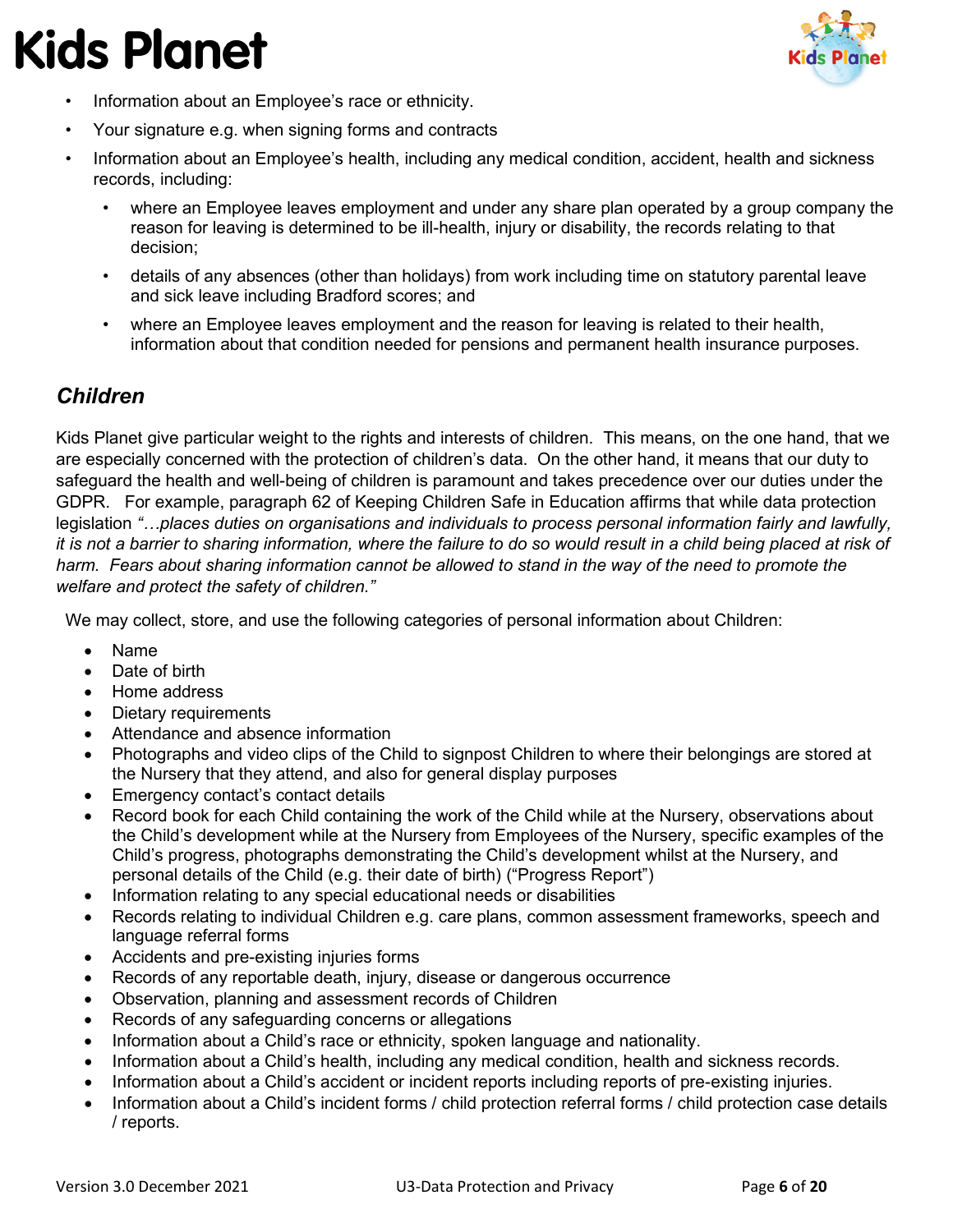

### <span id="page-6-0"></span>*Parents*

We will collect, store, and use the following categories of personal information about Parents:

- Name
- Contact details including home address, telephone numbers, email addresses.
- National Insurance number.
- Bank account details.
- Your signature e.g. on contracts and consent forms
- Information about a Parent's race or ethnicity, spoken language and nationality.
- Conversations with Parents where Employees of the Nursery deem it relevant to the prevention of radicalisation or other aspects of the governments Prevent strategy.
- Conversations with parents about safeguarding concerns or allegations.

### <span id="page-6-1"></span>*Frequently Queried Processing Activities*

#### <span id="page-6-2"></span>**Website***:*

- IP addresses may be tracked along their journey through our website, in order for us to analyse customer needs and continually improve our service.
- Cookies provide information about the computer used by a website visitor and they are downloaded onto the visitors hard drive. Cookie notices are enabled on the website. You can reject cookies, by altering the cookie settings on your computer.
- The information we collect using cookies, does not identify you personally. Your identity is revealed to us when you identify yourself, such as by filling out a website form. Once you identify yourself, we can then match your identity to your journey through our website.
- Your information is not sold to third parties.
- Once we know who you are, we may contact you to ask whether you would like to receive promotional messages, such as details of new services on offer; Kids Planet competitions and offers of promotional fees. If you consent to receiving these communications, you can withdraw your consent at any time by contacting Central Support.
- The sending of information via the internet is never totally secure and on occasion, can be unlawfully intercepted. We therefore cannot guarantee the safety of your electronic data, but we can reassure you that Kids Planet take all reasonable steps to ensure the information you provide to us is held securely and that our data processing is lawful and responsible.
- We occasionally include links to third parties on our website (e.g. Money Saving Expert for a simple guide to childcare funding). Where we provide a link, this does not mean that we endorse or approve that site's policy towards visitor privacy. You should review their privacy policy before sending them any personal data.

#### <span id="page-6-3"></span>**Biometrics***:*

- Biometric data, when used in order to identify a person, is Special Category data, under GDPR.
- We use systems for individual biometric access.
- The reader takes reference points from the finger, in order to create an algorithm (numbers not images) that can be matched against a person who is authorised to access the area.
- The algorithm cannot be converted into a fingerprint or image. It cannot be used to gain access to any other device.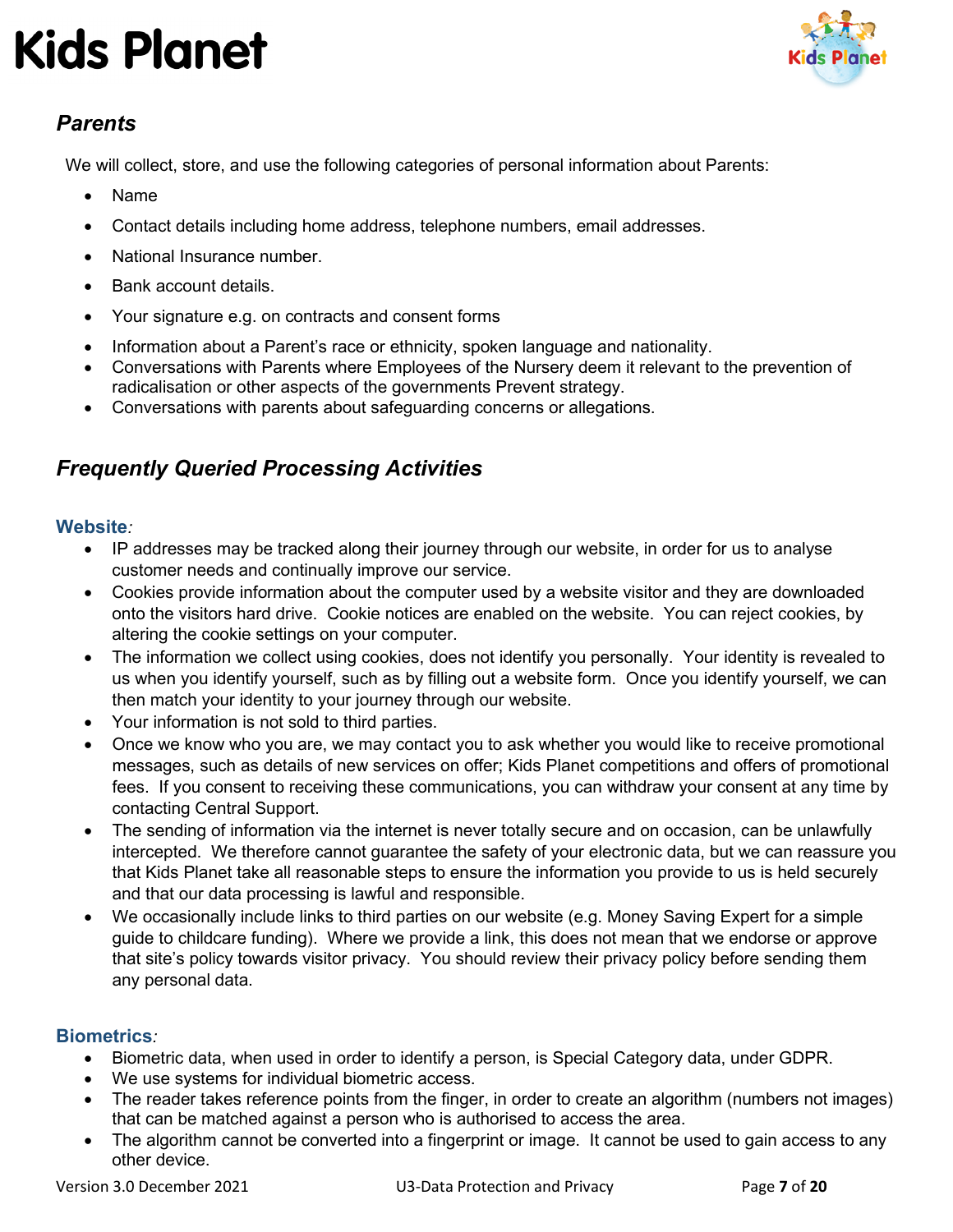

- Algorithms are stored within the hard drive of the control unit on site. There is no cloud storage and no remote access to this data.
- The risk of any impact upon your privacy, is very low.
- We rely upon our legitimate interest in the safety and security of our facilities / facility users, as our lawful basis for processing biometric data. This legitimate interest is also cited in our data audit as the special condition required for processing biometric information.
- This means that if a colleague or parent objects to Kids Planet processing their biometric data, their particular situation will be balanced against our legitimate interests in safety and security.

#### <span id="page-7-0"></span>**CCTV:**

- Kids Planet has in place a CCTV surveillance system, comprising of fixed position cameras; pan, tilt and zoom cameras; monitors; multiplexers; digital recorders and public information signs..
- Cameras are placed strategically, to cover communal areas, such as reception and team room. In some nurseries, there are cameras in the children's rooms, gardens and carpark. Cameras are not hidden from view.
- Each recorder contains a hard drive on which images are stored 24 hours per day in real time mode. Images are overridden as further images are stored so, depending on memory of the individual recording unit, images are typically overridden every 2 to 3 weeks.
- Monitors are not visible from outside the premises and are monitored by colleagues who are authorised to do so, in accordance with the purposes of the system as outlined below.
- There are clear signs placed in prominent places, to inform all users of the premises that CCTV is in operation.
- Nursery / Centre Managers are responsible for the operation of the system and ensuring strict compliance with this policy.
- The lawful basis for processing CCTV data, is our legitimate interest in the safety and security of persons and property as well as safeguarding children. The images can also help to resolve disputable incidents. These purposes are achieved my monitoring CCTV images in order to:
	- $\triangleright$  Ensure children are appropriately cared for
	- $\triangleright$  Assist in the prevention of crime
	- $\triangleright$  Provide evidence in investigations such as disciplinary investigations and safeguarding allegations
	- $\triangleright$  Provide opportunities for staff training
- Images that identify data subjects are not shared with third parties (or published on the internet / social media) without your consent, unless Kids Planet become legally obliged to share the data, by law enforcement agencies; prosecution agencies or a court of law and in some case, emergency services in connection with investigation of an incident.
- If the police request that CCTV footage is shared with them, authorisation is not required and the person in charge of the nursery, should share the requested footage straight away. The footage will be shared with police by way of a secure method agreed with them and after verifying police identity. After sharing footage with police, you must email Clare Roberts and/or a Company Director to inform them.
- Kids Planet do not share copies of CCTV footage with any parties, unless required by a law enforcement officer or a court order.
- Parents and data subjects wishing to view CCTV footage of themselves or their own children, can be given a CCTV transcript or they can arrange to come into nursery to view the footage on screen. Please liaise with your Area manager when making these arrangements and consider the impact or any potential risks to other data subjects who may be viewed on screen.
- Our special condition for processing CCTV data, is also our legitimate interest in safety and security.
- Faults or issues with equipment and lost recordings should be reported to the Area Manager and to Head Office, in a timely manner. Managers check the system daily as part of their opening checks.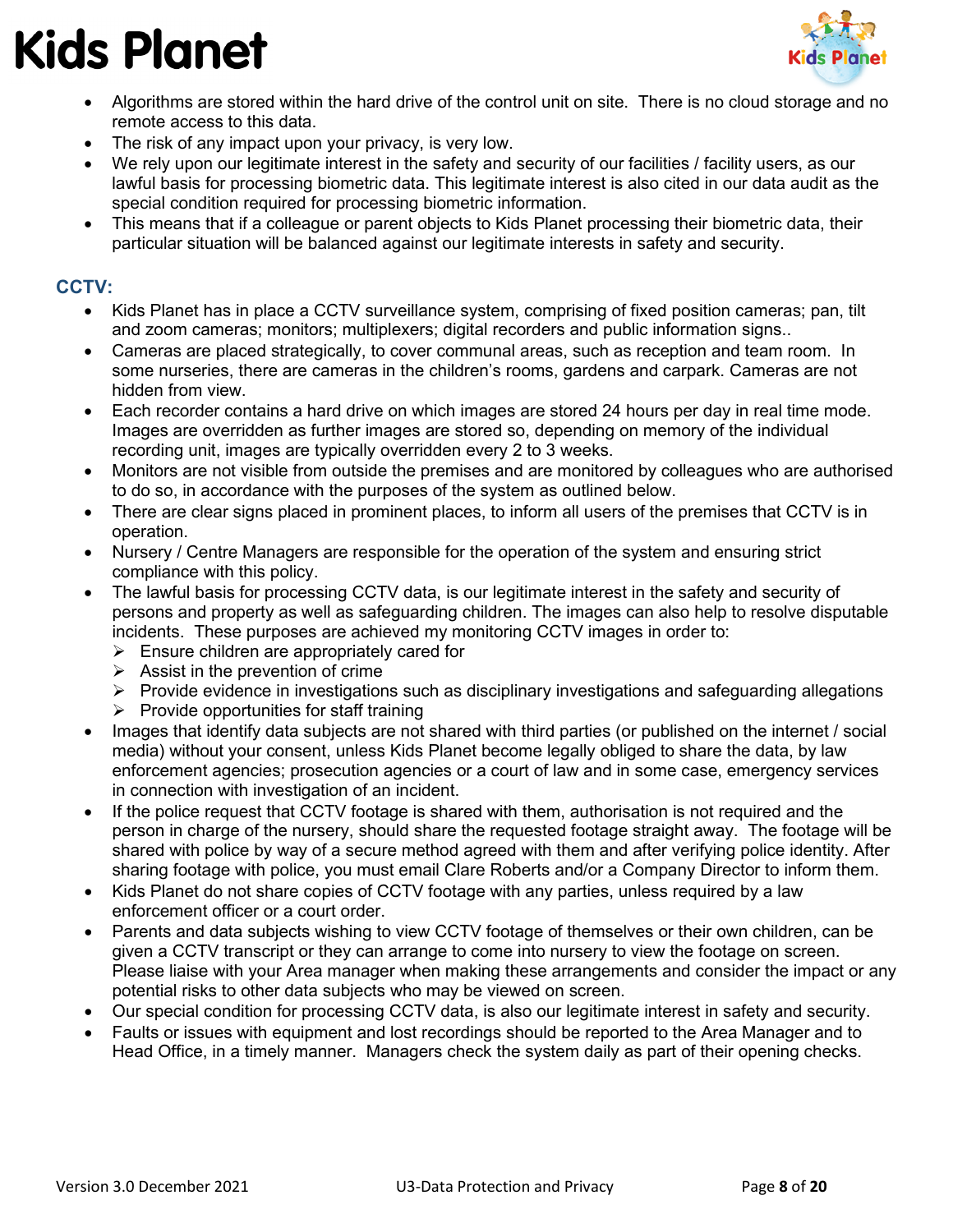

## <span id="page-8-0"></span>**HOW YOUR PERSONAL INFORMATION IS COLLECTED**

### <span id="page-8-1"></span>*Employees*

We collect personal information about Employees through the application and recruitment process, either directly from candidates or sometimes from an employment agency or background check provider. We may sometimes collect additional information from third parties including former employers, credit reference agencies or other background check agencies.

We will collect additional personal information in the course of job-related activities throughout the period of when an Employee works for us.

### <span id="page-8-2"></span>*Children and Parents*

We collect personal information about Children and Parents from when the initial enquiry is made by the Parents, through the enrolment process and until the Children stop using the Nursery's services.

### <span id="page-8-3"></span>**HOW WE WILL USE INFORMATION ABOUT YOU**

We will only use Your personal information when the law allows us to. Most commonly, we will use Your personal information in the following circumstances:

- 1. Where we need to perform the contract we have entered into with You.
- 2. Where we need to comply with a legal obligation.
- 3. Where it is necessary for our legitimate interests (or those of a third party) and Your interests and fundamental rights do not override those interests.
- 4. We have obtained Your consent to process your data

We may also use Your personal information in the following situations, which are likely to be rare:

- 1. Where we need to protect Your vital interests (or someone else's vital interests) i.e. to protect life.
- 2. Where it is needed in the public interest or for official purposes.
- 3. For the purposes of legal claims.

#### <span id="page-8-4"></span>*SITUATIONS IN WHICH WE WILL USE EMPLOYEE PERSONAL INFORMATION*

We need all the categories of information in the list above (see Employee section within the [Paragraph](#page-4-0) entitled 'The Kind of Information We Hold About You') primarily to allow us to perform our contracts with Employees and to enable us to comply with legal obligations. The situations in which we will process Employee personal information are listed below.

- Making a decision about an Employee's recruitment or appointment.
- Checking an Employee is legally entitled to work in the UK. Paying an Employee and, if an Employee is an Employee or deemed Employee for tax purposes, deducting tax and National Insurance contributions (NICs).
- Providing any Employee benefits to Employees.
- Enrolling you in a pension arrangement in accordance with our statutory automatic enrolment duties.
- Liaising with the trustees or managers of a pension arrangement operated by a group company, your pension provider and any other provider of employee benefits.
- Administering the contract we have entered into with an Employee.
- Conducting performance and/or salary reviews, managing performance and determining performance requirements.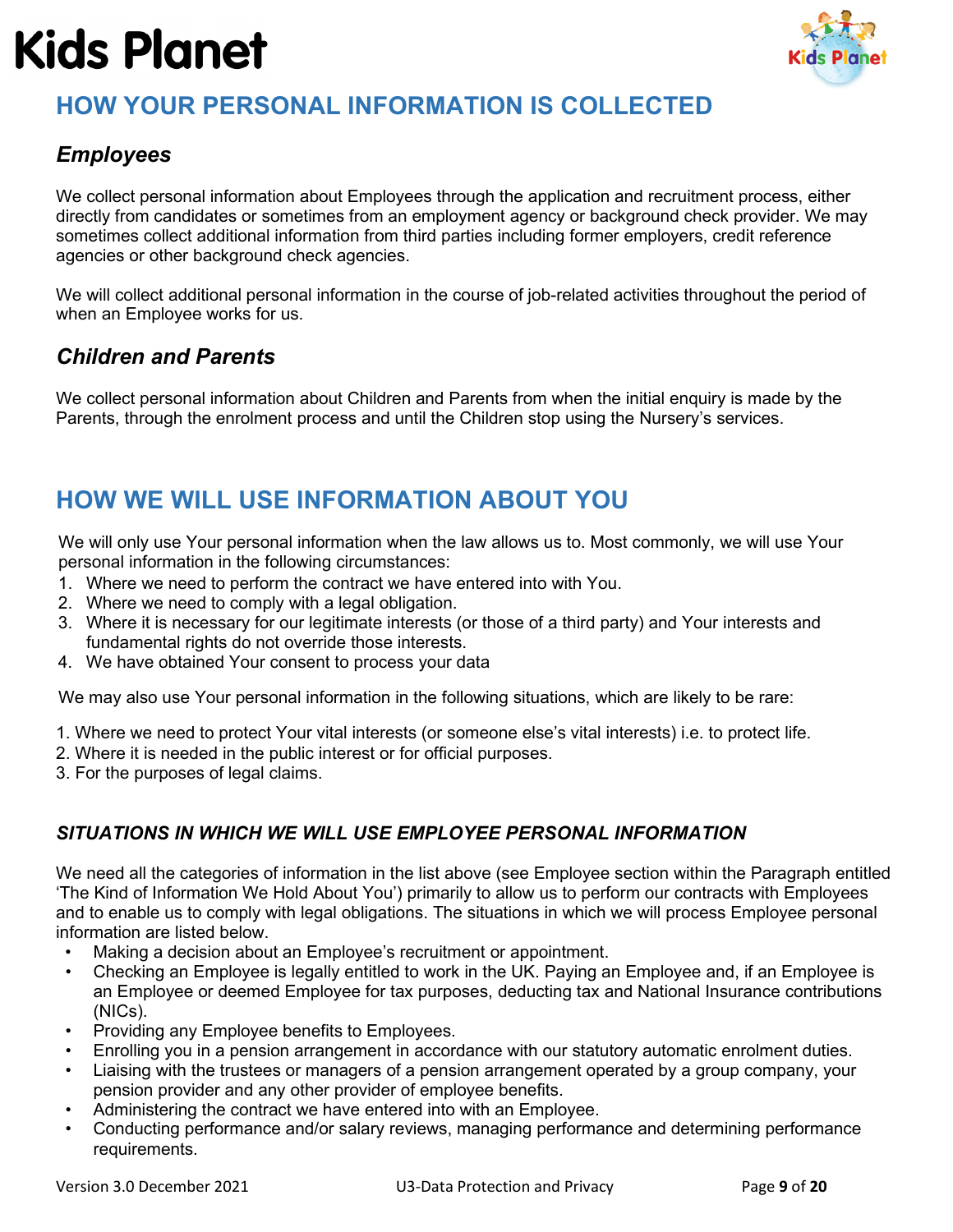

- Assessing qualifications for a particular job or task, including decisions about promotions.
- Gathering evidence for possible grievance or disciplinary hearings.
- Making decisions about an Employee's continued employment, engagement.
- Making arrangements for the termination of our working relationship.
- Education, training and development requirements.
- Dealing with legal disputes involving Employees, including accidents at work.
- Ascertaining an Employee's fitness to work.
- Managing sickness absence.
- Complying with health and safety obligations.
- To prevent fraud.
- To monitor your use of our information and communication systems to ensure compliance with our IT policies.
- To ensure network and information security, including preventing unauthorised access to our computer and electronic communications systems and preventing malicious software distribution.
- Equal opportunities monitoring.

Some of the above grounds for processing will overlap and there may be several grounds which justify our use of an Employee's personal information.

#### <span id="page-9-0"></span>*SITUATIONS IN WHICH THE NURSERY WILL USE PERSONAL INFORMATION OF CHILDREN*

We need all the categories of information in the list above (see Children section within the Paragraph entitled 'The Kind of Information We Hold About You') primarily to allow us to perform our obligations (including our legal obligations to Children). The situations in which we will process personal information of Children are listed below.

- Upon consent from the Parents, Personal Data of Children will be shared with schools for progression into the next stage of their education.
- Personal information of Children will be shared with local authorities without the consent of Parents where there is a situation where child protection is necessary. However, where appropriate, we will consult parents when sharing information relating to safeguarding and child protection.
- The personal information of Children will be shared with local authorities with the consent of Parents for funding purposes.
- Ofsted will be allowed access to the Nursery's systems to review child protection records.
	- To ensure we meet the needs of the Children
	- To enable the appropriate funding to be received
	- Report on a Child's progress whilst with the Nursery
	- To check safeguarding records
	- To check complaint records
	- To check attendance patterns are recorded
	- When a Child's Progress Report is given to its Parent in order for that Parent to pass the same Progress Report to a school for application or enrolment purposes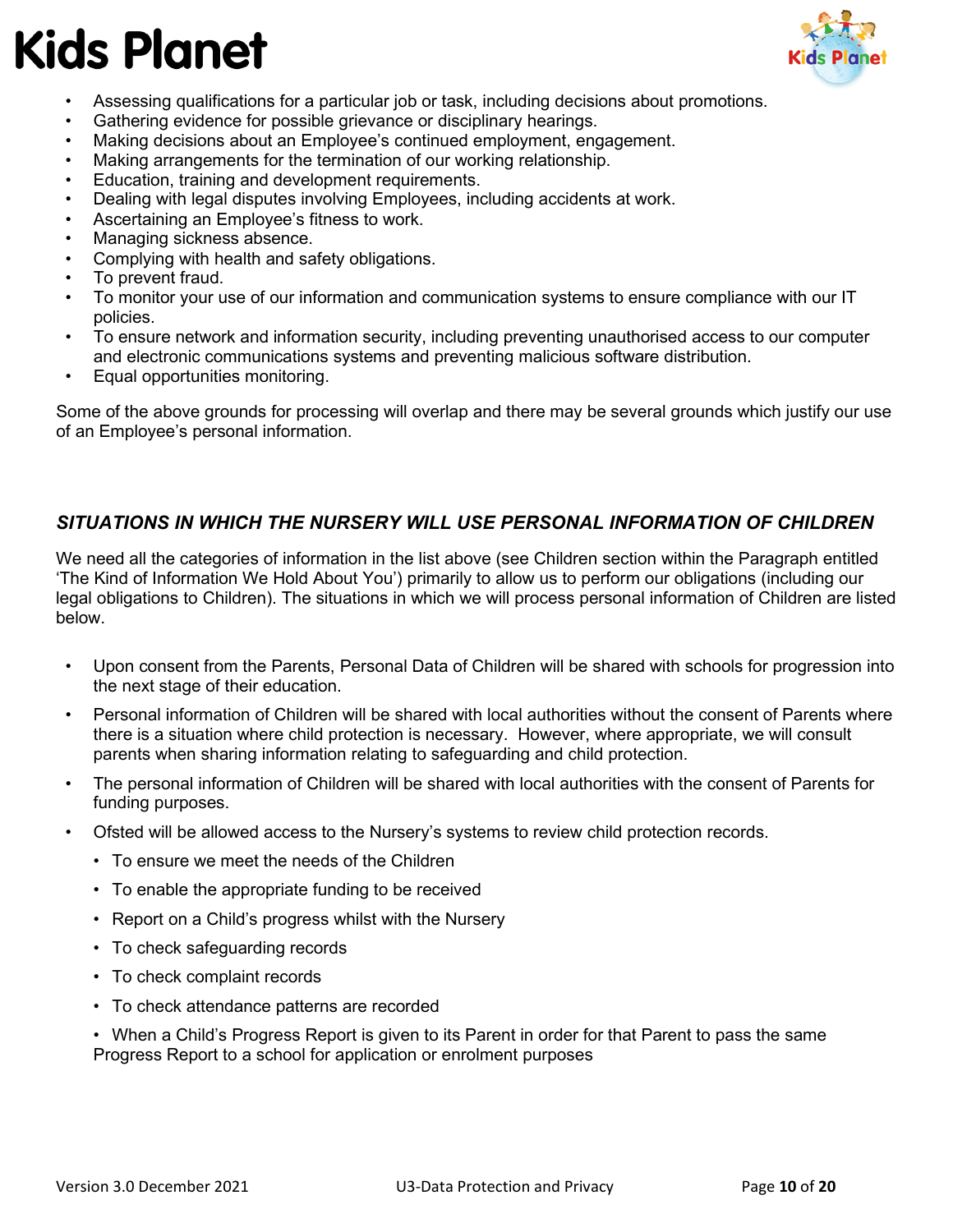

#### <span id="page-10-0"></span>*SITUATIONS IN WHICH THE NURSERY WILL USE PERSONAL INFORMATION OF PARENTS*

We need all the categories of information in the list above (see Parents section within the Paragraph entitled 'The Kind of Information we Hold About You') primarily to allow us to perform our contracts with Parents and to enable us to comply with legal obligations. The situations in which we will process personal information of Parents are listed below.

- The personal information of Parents will be shared with local authorities without the consent of Parents for funding purposes.
- To report on a Child's attendance
- To be able to contact a Parent or a Child's emergency contact about their Child
- To ensure nursery fees are paid

#### <span id="page-10-1"></span>*IF EMPLOYEES AND PARENTS FAIL TO PROVIDE PERSONAL INFORMATION*

If Employees and Parents fail to provide certain information when requested, we may not be able to perform the respective contracts we have entered into with Employees and Parents, or we may be prevented from complying with our respective legal obligations to Employees, Children and Parents.

#### <span id="page-10-2"></span>*CHANGE OF PURPOSE*

We will only use Your personal information for the purposes for which we collected it, unless we reasonably consider that we need to use it for another reason and that reason is compatible with the original purpose. If we need to use Your personal information for an unrelated purpose, we will notify the Employee, Child or Parent, as is appropriate in the circumstances, and we will explain the legal basis which allows us to do so.

Please note that we may process an Employee's, a Child's or a Parent's personal information without their respective knowledge or consent, as relevant to the circumstances, in compliance with the above rules, where this is required or permitted by law.

#### <span id="page-10-3"></span>*HOW WE USE PARTICULARLY SENSITIVE PERSONAL INFORMATION*

"Special categories" of particularly sensitive personal information require higher levels of protection. We need to have further justification for collecting, storing and using this type of personal information. We have in place an appropriate policy document and safeguards which we are required by law to maintain when processing such data. We may process special categories of personal information in the following circumstances:

1. In limited circumstances, with Employee or Parent explicit written consent.

2. Where we need to carry out our legal obligations or exercise rights in connection with Employee employment.

3. Where it is needed in the public interest, such as for equal opportunities monitoring or in relation to our occupational pension scheme.

Less commonly, we may process this type of information where it is needed in relation to legal claims or where it is needed to protect an Employee, a Child or a Parents' interests (or someone else's interests) and the Employee, Child or Parent as is appropriate is not capable of giving consent, or where the Employee or Parent has already made the information public.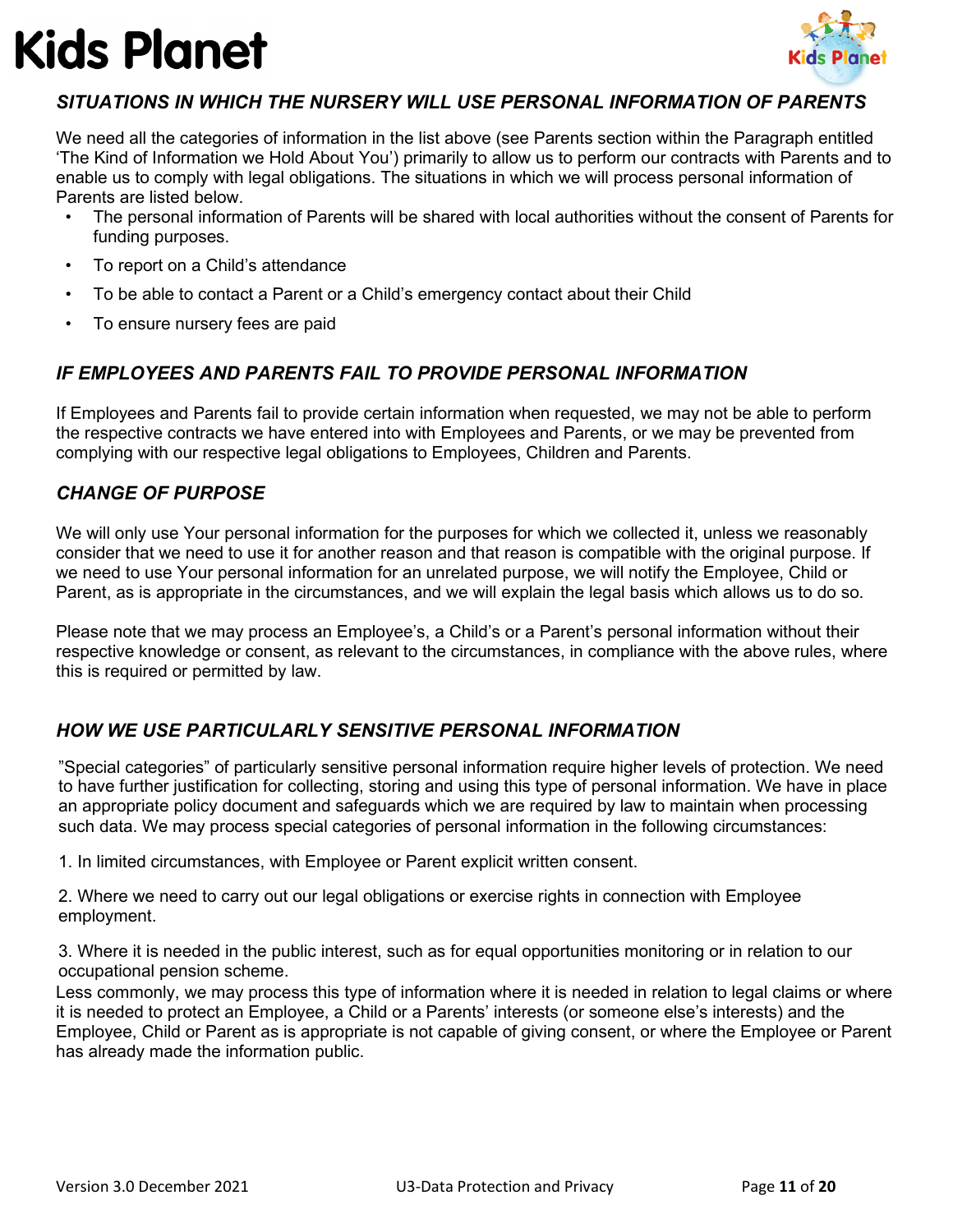

## <span id="page-11-0"></span>**THE NURSERY'S OBLIGATIONS AS AN EMPLOYER**

We will use particularly sensitive personal information of Employees in the following ways:

- We will use information relating to leaves of absence, which may include sickness absence or family related leaves, to comply with employment and other laws.
- We will use information about the physical or mental health of an Employee, or their disability status, to ensure Employee health and safety in the workplace and to assess the fitness of Employees to work, to provide appropriate workplace adjustments, to monitor and manage sickness absence and to administer benefits including statutory maternity pay, statutory sick pay, pensions and permanent health insurance.
- We will use information about an Employee's race or national or ethnic origin, religious, philosophical or moral beliefs, or an Employee's sexual life or sexual orientation, to ensure meaningful equal opportunity monitoring and reporting.

### <span id="page-11-1"></span>*FURTHER MEASURES FOR ENSURING CONFIDENTIALITY*

It is our intention to respect the privacy of children, their families and our team. Measures in place for ensuring confidentiality include:

- Storing confidential records in a locked filing cabinet.
- Ensuring the Nursery Office door is locked when unmanned.
- Keeping reception desks clear of personal data or ensuring it is hidden from view.
- Team awareness of confidentiality of personal data.
- Ensuring parents can access files and records of their own children but not those of any other child.
- Care when discussing personal information, ensuring it is discussed on a 'need to know' basis (i.e. necessary according to the processing purpose) and not overheard.
- Team abide by our social media policy and code of conduct, which warn against disclosing information about children on their own personal social media or in any way to members of the general public, including friends and family.
- Company induction includes awareness of the importance of confidentiality and data protection.
- Issues concerning the team are confidential to those directly involved with making personnel decisions.
- Any concerns/evidence relating to a child's personal safety are held securely and shared with as few people as possible on a 'need-to-know' basis. If a child is considered at risk our Safeguarding Policy will override confidentiality.
- Confidential information in Central Support / Head Office is kept behind a locked door, accessible only by persons for whom access to the office is necessary to their role.
- Electronic files are password protected. Passwords are changed regularly. File / folder permissions are limited to persons for whom access is necessary to their role.
- Team with email accounts can access Kids Planet emails on their personal devices, only with permission from the CEO.
- Team working from home can access Kids Planet systems via a VPN and dual verification software, only with permission from the CEO.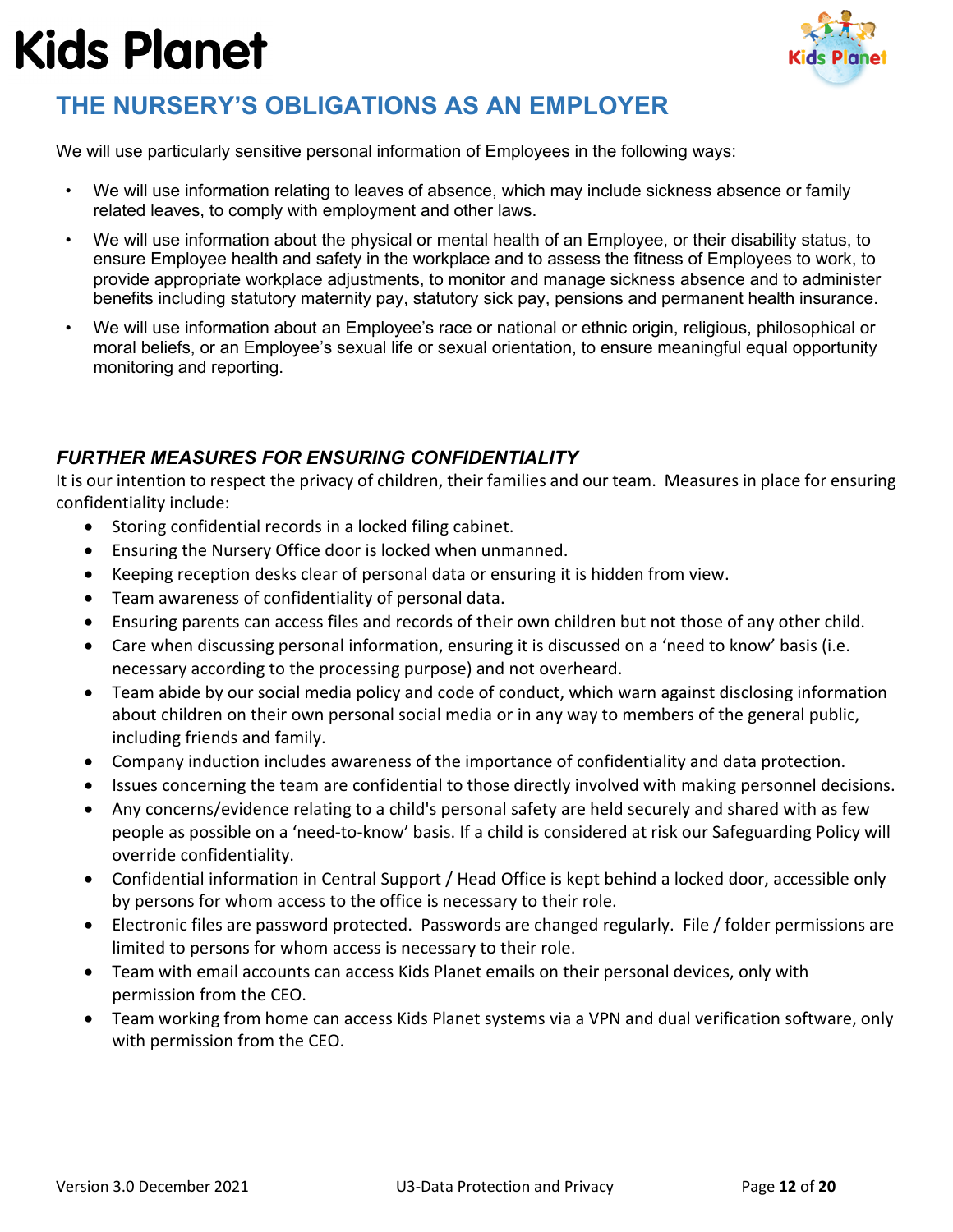

### <span id="page-12-0"></span>*DO WE NEED EMPLOYEE CONSENT?*

We do not need the consent of Employees if we use special categories of personal information in accordance with our written policy to carry out our legal obligations or exercise specific rights in the field of employment law. In limited circumstances, we may approach Employees for their written consent to allow us to process certain particularly sensitive data. If we do so, we will provide Employees with full details of the information that we would like and the reason we need it, so that Employees can carefully consider whether they wish to consent. Employees should be aware that it is not a condition of their contract with the nursery that they agree to any request for consent from us.

#### <span id="page-12-1"></span>*INFORMATION ABOUT CRIMINAL CONVICTIONS*

We may only use information relating to criminal convictions where the law allows us to do so. This will usually be where such processing is necessary to carry out our obligations and provided we do so in line with our data protection policy.

Less commonly, we may use information relating to criminal convictions where it is necessary in relation to legal claims, where it is necessary to protect the interests of You (or someone else's interests) and You are not capable of giving your consent, or where an Employee or a Parent, as is relevant to the circumstances, has already made the information public.

We envisage that we will hold information about criminal convictions.

We will only collect information about criminal convictions if it is appropriate given the nature of the role and where we are legally able to do so, which includes but is not limited to Disclosure and Barring Service ("DBS") checks. Where appropriate, we will collect information about criminal convictions as part of the recruitment process or we may be notified of such information directly by you in the course of you working for us. We will use information about criminal convictions to conduct a DBS check on each Employee, to record the date of the DBS check, the number of the DBS check and the name of the body conducting the DBS check.

We are allowed to use your personal information in this way to carry out our obligations. We have in place an appropriate policy and safeguards which we are required by law to maintain when processing such data.

#### <span id="page-12-2"></span>*AUTOMATED DECISION-MAKING*

Automated decision-making takes place when an electronic system uses personal information to make a decision without human intervention. We are allowed to use automated decision-making in the following circumstances:

1. Where we have notified Employees or Parents of the decision and given the Employee of the Parent as is appropriate 21 days to request a reconsideration.

2. Where it is necessary to perform the contract with an Employee or a Parent and appropriate measures are in place to safeguard the Employee's, the Child's or the Parent's rights as is appropriate.

3. In limited circumstances, with explicit written consent from the Employee or the Parent, as is appropriate, and where appropriate measures are in place to safeguard Employee or Parent rights.

If we make an automated decision on the basis of any particularly sensitive personal information, we must have either explicit written consent from an Employee or a Parent as is appropriate, or it must be justified in the public interest, and we must also put in place appropriate measures to safeguard an Employee or a Parents rights as is relevant in the circumstances.

You will not be subject to decisions that will have a significant impact on You based solely on automated decision-making, unless we have a lawful basis for doing so and we have notified the Employee or the Parent as is appropriate in the circumstances.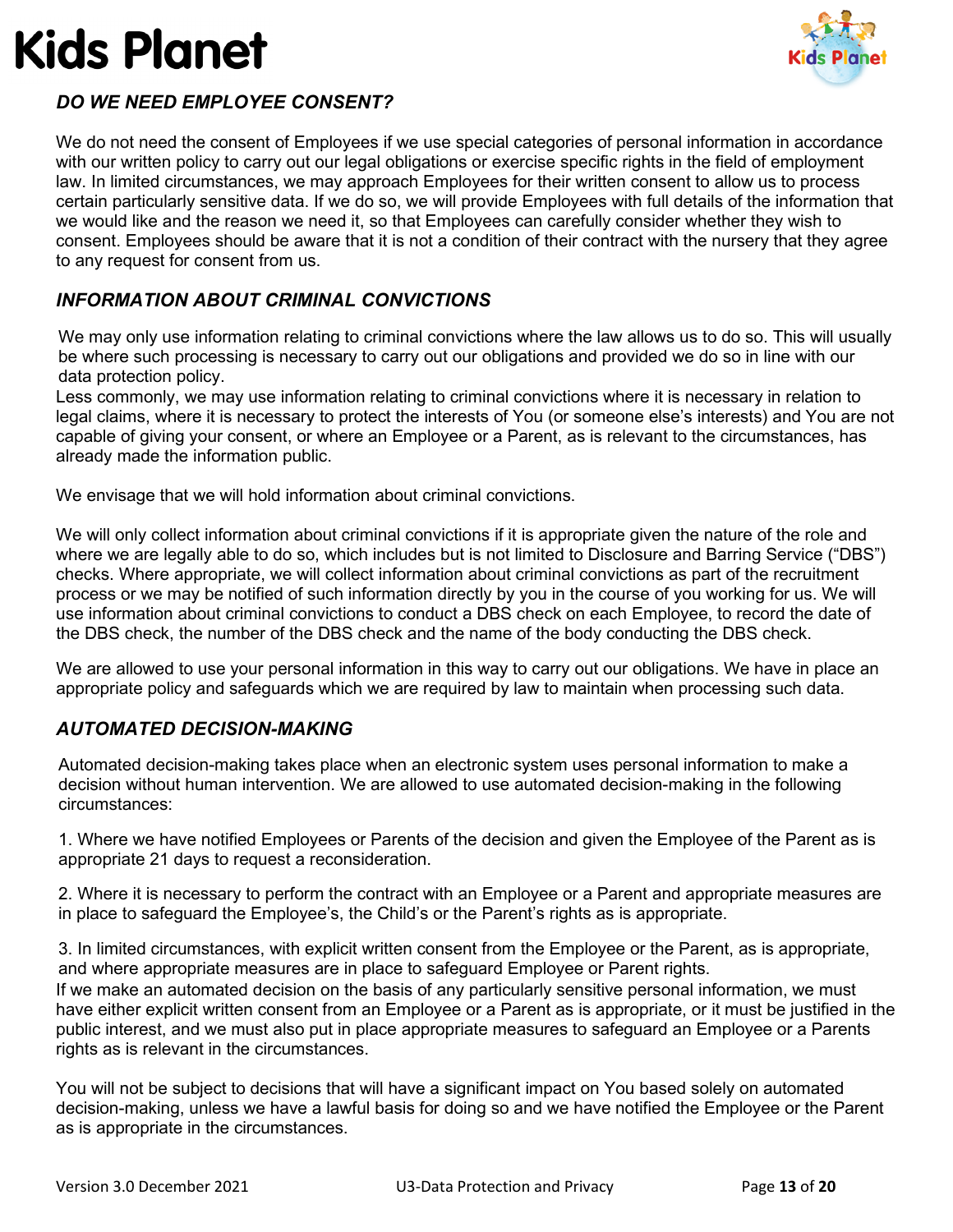

### <span id="page-13-0"></span>**DATA SHARING**

We may have to share Employee, Child or Parent data with third parties, including third-party service providers and other entities in the group.

We require third parties to respect the security of Your data and to treat it in accordance with the law.

#### <span id="page-13-1"></span>*WHY MIGHT THE NURSERY SHARE EMPLOYEE, CHILD OR PARENT PERSONAL INFORMATION WITH THIRD PARTIES?*

We will share Your personal information with third parties where required by law, where it is necessary to administer the working relationship with You or where we have another legitimate interest in doing so.

#### <span id="page-13-2"></span>*THIRD-PARTY SERVICE PROVIDERS*

"Third parties" includes third-party service providers (including contractors and designated agents), local authorities, regulatory bodies, schools and other entities within our group. The following third-party service providers process personal information about you for the following purposes:

- Local Authorities for funding and monitoring reasons (e.g. equal opportunities and uptake of funded hours)
- Regulatory bodies for ensuring compliance and the safety and welfare of the children
- Schools to provide a successful transition by ensuring information about the child's progress and current level of development and interests are shared

We will share personal data regarding your participation in any pension arrangement operated by a group company with the trustees or scheme managers of the arrangement in connection with the administration of the arrangements.

#### <span id="page-13-3"></span>*WHAT ABOUT OTHER THIRD PARTIES?*

We may share Your personal information with other third parties, for example in the context of the possible sale or restructuring of the business. In this situation we will, so far as possible, share anonymised data with the other parties before the transaction completes. Once the transaction is completed, we will share Your personal data with the other parties if and to the extent required under the terms of the transaction.

We may also need to share Your personal information with a regulator or to otherwise comply with the law.

#### <span id="page-13-4"></span>*DATA RETENTION*

We will only retain Your personal information for as long as necessary to fulfil the purposes we collected it for, including for the purposes of satisfying any legal, accounting, or reporting requirements. To determine the appropriate retention period for personal data, we consider the amount, nature, and sensitivity of the personal data, the potential risk of harm from unauthorised use or disclosure of Your personal data, the purposes for which we process Your personal data and whether we can achieve those purposes through other means, and the applicable legal requirements.

In some circumstances we may anonymise Your personal information so that it can no longer be associated with You, in which case we may use such information without further notice to You. Once you are no longer an Employee, or a Child benefiting from the Nursery's services or a Parent, as is appropriate, we will retain and securely destroy your personal information in line with this policy.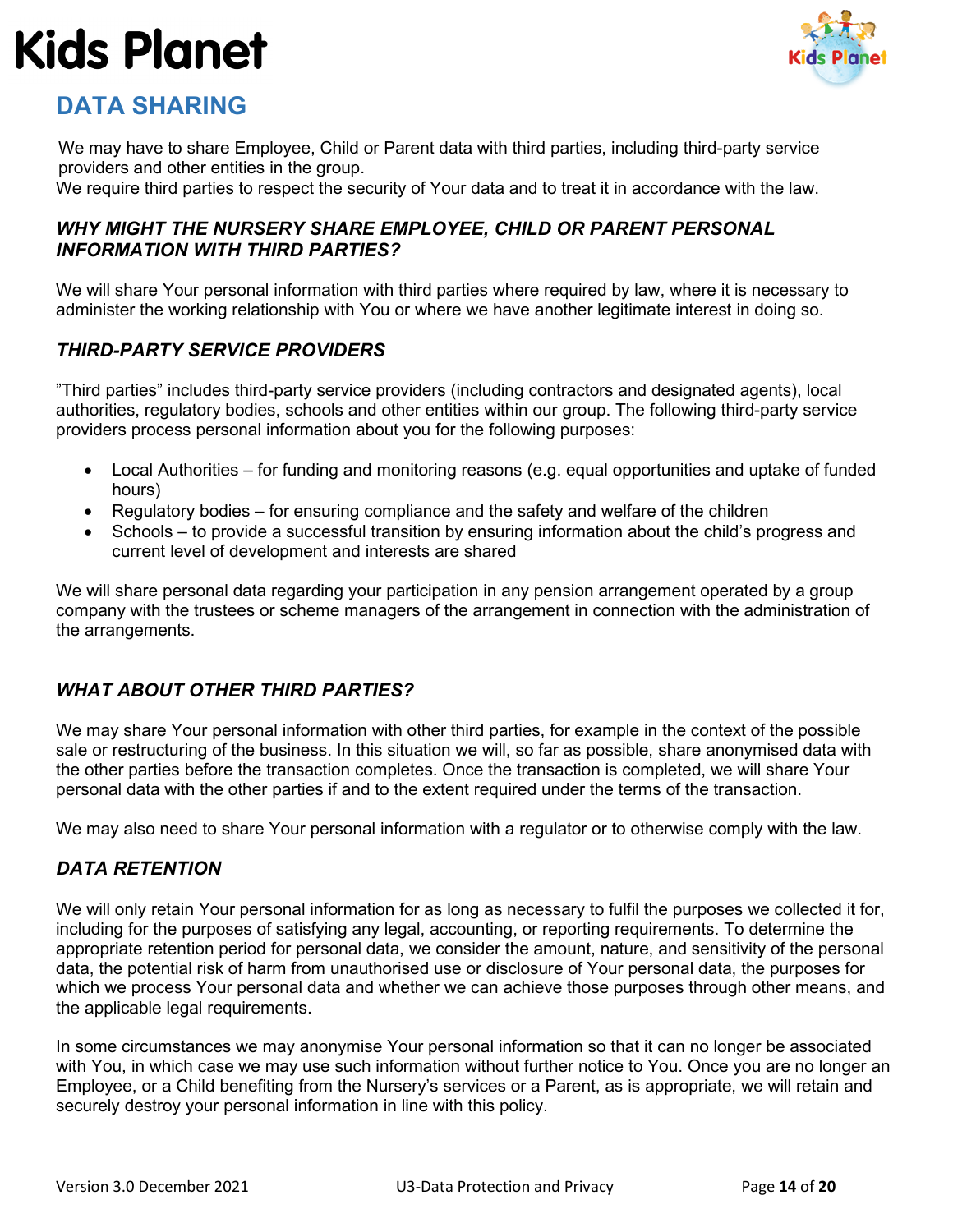

## <span id="page-14-0"></span>**RIGHTS AND DUTIES**

#### <span id="page-14-1"></span>*Your duty to inform us of changes*

It is important that the personal information we hold about you is accurate and current. Please keep us informed if your personal information changes during your working relationship with us.

#### <span id="page-14-2"></span>*Your rights in connection with personal information*

The GDPR affords 7 individual rights. Not all of the rights are absolute –there are conditions attached to some and in most cases, a balanced approach to entitlement and interests, is promoted by the regulations.

- 1. The right to **be informed** about the processing of your data. Kids Planet actively inform colleagues and parents about the data we process. Our policies and procedures for processing data, are transparent, accessible and intelligible. We issue privacy notices where appropriate.
- 2. The right to **access** data that Kids Planet hold about you or your child You can request to be informed about or see data we hold about you or your child or request to verify the lawful basis for our processing of your data. For the *Subject Access Request Procedure* see Appendix 2
- 3. The right to **rectify** data that is incorrect or incomplete Most rectification requests can be resolved informally, by speaking with the person in charge of the information, such as a Centre Manager, Customer Support or the reception team. Occasionally, a parent or colleague may wish to make a formal rectification request. Kids Planet will consider whether the data is inaccurate and other factors, such as whether an inaccurate account (such as a false allegation) was rectified but the inaccurate account was lawfully retained. If Kids Planet shared inaccurate information with third parties, we will where possible (and not disproportionate), inform them of rectifications made.
- 4. The right to **erase** your data sometimes known as 'the right to be forgotten'. Kids Planet will consider the relevance of the data you wish to erase and whether it is necessary for us to retain or erase the information due to an overriding obligation or legitimate interest. If Kids Planet have shared the erased information with third parties, we will where possible (and not disproportionate), inform them of the erasure.
- 5. The right to **restrict** processing, by insisting that data held about you is not used. Requests for data restriction are an alternative to erasure and may be temporary, such as while the lawfulness or accuracy of data processing is being verified or in order to support a legal claim. Procedures for restricting processing are variable, for example:
	- $\triangleright$  Removing the data from our website, but retaining within a password protected file.
	- Making an exception to auto-deletion of an ex-colleague's file.

 $\triangleright$  Creating a secure file for information that may be processed if and when the restriction is lifted. You will be informed before a restriction is lifted, with reasons that the restriction no longer applies. If Kids Planet have shared the restricted information with third parties, we will where possible (and not disproportionate), inform them of the restriction.

- 6. The right to **data portability** allows you to reuse your data to access different services. This right applies only to personal data that you provide to Kids Planet and is processed by automated means, such as website search / usage history. If the right applies, you can request a copy of the data and / or to have the data transmitted by Kids Planet, to another controller.
- 7. The right to **object** to the processing of your data

This right applies only when our lawful basis for processing the data is a legitimate interest of Kids Planet; used for direct marketing or used for research / statistics. You have an absolute right to object to direct marketing. If you object to receiving promotional offers, Kids Planet will no longer send you this information, even if you previously asked to be included. In other cases, the regulations require a balanced approach, weighing your particular situation and reasons for objecting, against any compelling reasons for processing the data.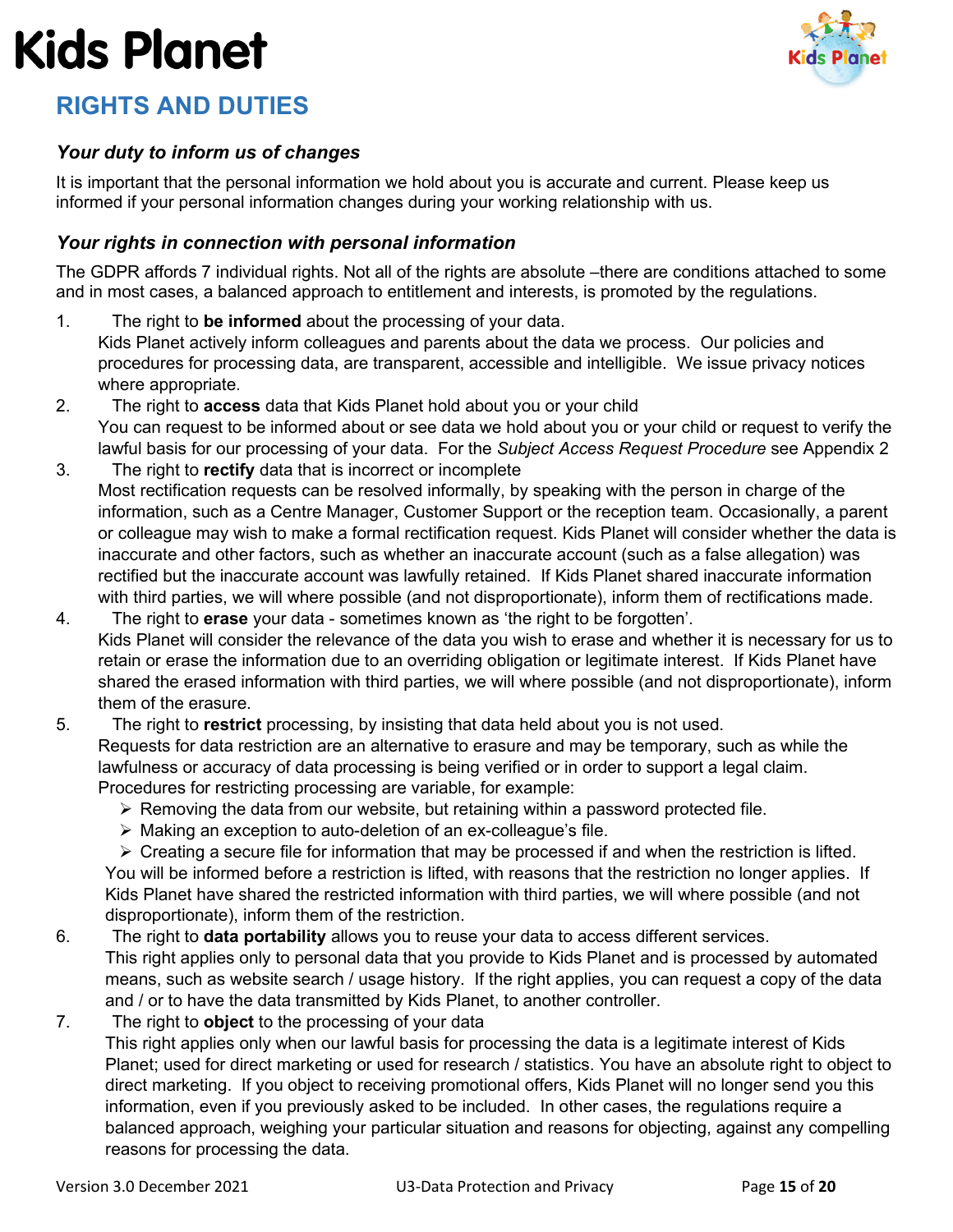

### <span id="page-15-0"></span>*RIGHT TO WITHDRAW CONSENT*

In circumstances where You may have provided Your consent to the collection, processing and transfer of Your personal information for a specific purpose, You have the right to withdraw Your consent for that specific processing at any time. To withdraw Your consent, contact the person in charge of the nursery. Once we have received notification that You have withdrawn Your consent, we will no longer process Your information for the purpose or purposes You originally agreed to, unless we have another lawful basis for doing so.

#### <span id="page-15-1"></span>*RESOURCES*

Kids Planet provide colleagues with the tools they need to be responsible data processors, including:

- Secure operating systems with a GDPR compliant provider.
- Remote working safeguards, such as a secure VPN.
- Frequent password resetting requirement.
- Confidential waste facilities.
- Secure archiving facilities.
- Confidential system for visitor sign-in.

Data protection forms part of basic Kids Planet training, delivered to all colleagues, by way of induction training and the Colleague Handbook including Code of Conduct. Many aspects of GDPR compliance are captured within other training packages.

### <span id="page-15-2"></span>**Data Protection Officer (DPO)**

The company DPO is Karen Seddon, our Compliance and Risk Manager:

EMAIL: [karen.seddon@kidsplanetdaynurseries.co.uk](mailto:karen.seddon@kidsplanetdaynurseries.co.uk) POST: 231 Higher Lane, Lymm, WA13 0RZ

### <span id="page-15-3"></span>**CHANGES TO THIS POLICY AND PRIVACY NOTICE**

We reserve the right to update this policy and privacy notice at any time, and we will provide an updated copy upon request. Alternatively, you can access this document on our website. When we make substantial changes, we will proactively notify you if necessary and no changes made to the policy and privacy notice affect your GDPR rights.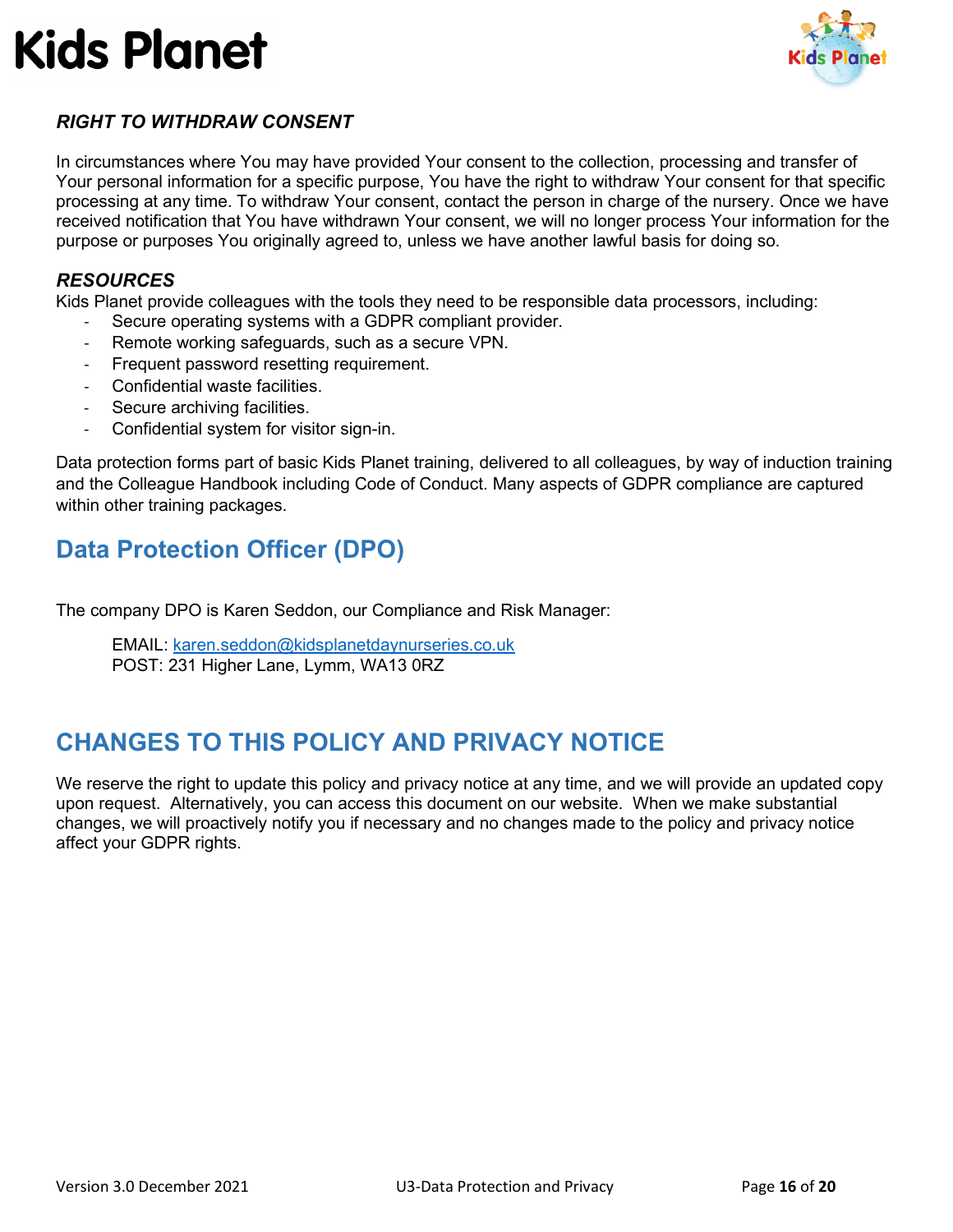

### <span id="page-16-0"></span>**APPENDIX 1: Procedure for Reporting a Breach**

### **All breaches of data should be reported internally to Karen Seddon, as soon as the breach is known:** [karen.seddon@kidsplanetdaynurseries.co.uk](mailto:karen.seddon@kidsplanetdaynurseries.co.uk)

### How much time do we have to report a breach?

Notifiable breaches must be reported to the ICO without undue delay and not later than 72 hours after becoming aware of it. Reasons for any delay must be given and information can be provided in phases rather than all at once, provided this is done without undue delay.

### How do we decide whether a breach is notifiable?

The ICO have an online self-assessment tool: <https://ico.org.uk/for-organisations/report-a-breach/>

The tool asks about whether the breach represents **ANY** risk to individuals and you may need expert assistance (for example from our IT providers) to help with answering this question.

### How do we report a notifiable breach to the ICO?

The same ICO page [\[https://ico.org.uk/for-organisations/report-a-breach/\]](https://ico.org.uk/for-organisations/report-a-breach/) contains a link for reporting a notifiable breach if that is necessary. The online form asks for details such as the type of data breached; an account of the data breach; likely consequences and what we have done, for example to retrieve and resecure the data. Once again, you may need expert advice (for example from our IT providers) when filling out the form.

The ICO Security Breach Helpline 0303 123 1113 is available Monday to Friday 9-5 if you have further questions about how to report the breach.

### What happens if we fail to notify?

Failing to notify a breach when required to do so can result in a significant fine up to 10 million euros or 2 per cent of your global turnover. The fine can be combined the ICO's other corrective powers under Article 58. So it's important to make sure you have a robust breach-reporting process in place to ensure you detect and can notify a breach, on time; and to provide the necessary details.

#### When do we need to tell individuals about a breach?

If a breach is likely to result in a **HIGH** risk to the rights and freedoms of individuals, you must inform those concerned directly and without undue delay.

If the impact of the breach is more severe, the risk is higher; if the likelihood of the consequences is greater, then again the risk is higher. One of the main reasons for informing individuals is to help them take steps to protect themselves from the effects of a breach.

What information must we provide to individuals when telling them about a breach?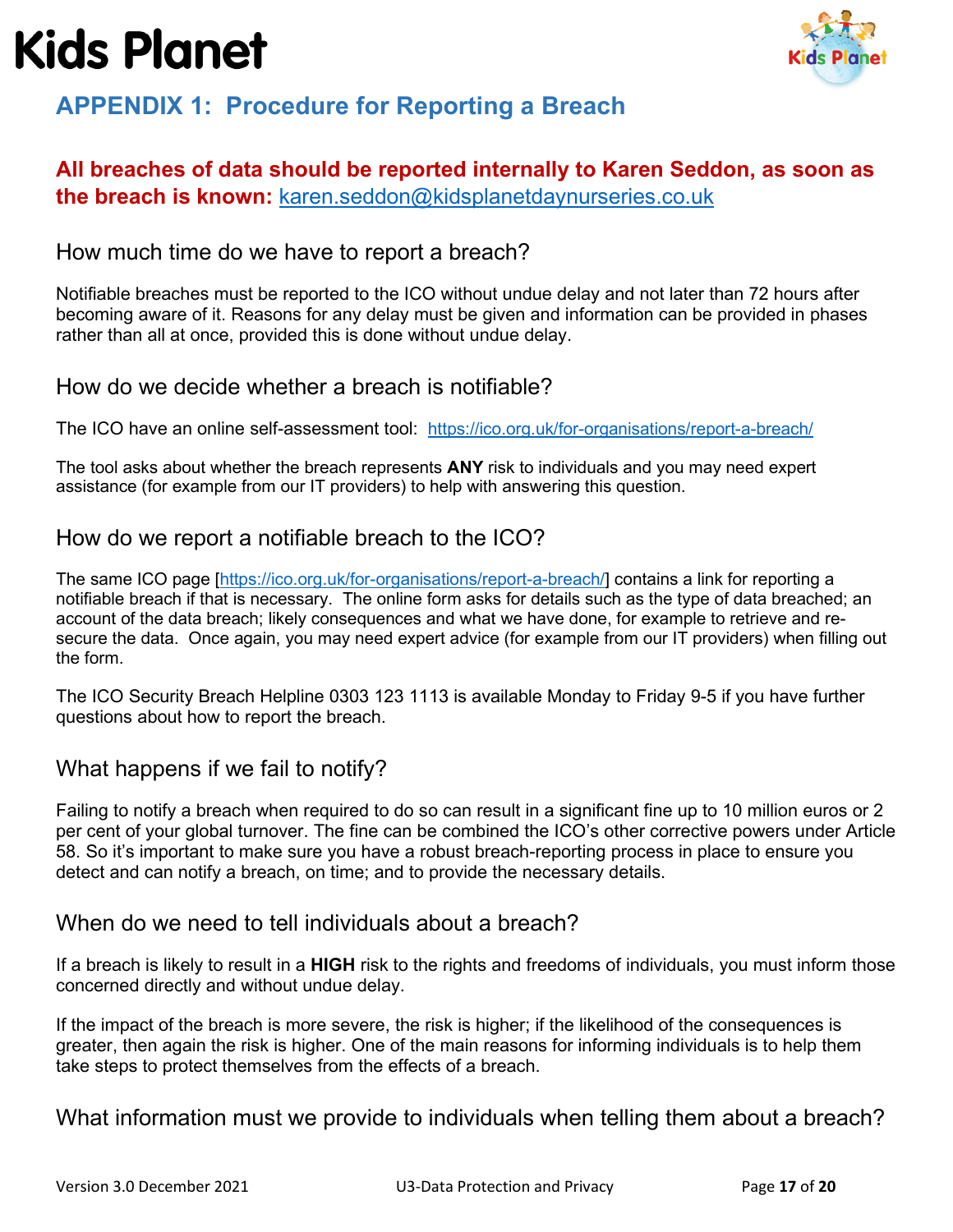

In clear and plain language, describe the nature of the data breach; a description of what happened and likely consequences, as well as measures we have taken to deal with the breach and potential adverse effects.

### What should I record?

Document all data breaches, regardless of whether or not they need to be reported to the ICO. Record what happened, likely risks and consequences as well as measures taken, including the self-assessment when deciding whether to report the breach to the ICO. If appropriate, there should be an investigation and measures put in place to prevent a similar breach, such as re-training of individuals or a change in policy.

### What else should we involve?

It may be appropriate to involve third parties such as the police, insurers, professional bodies, or bank or credit card companies who can help reduce the risk of financial loss to individuals.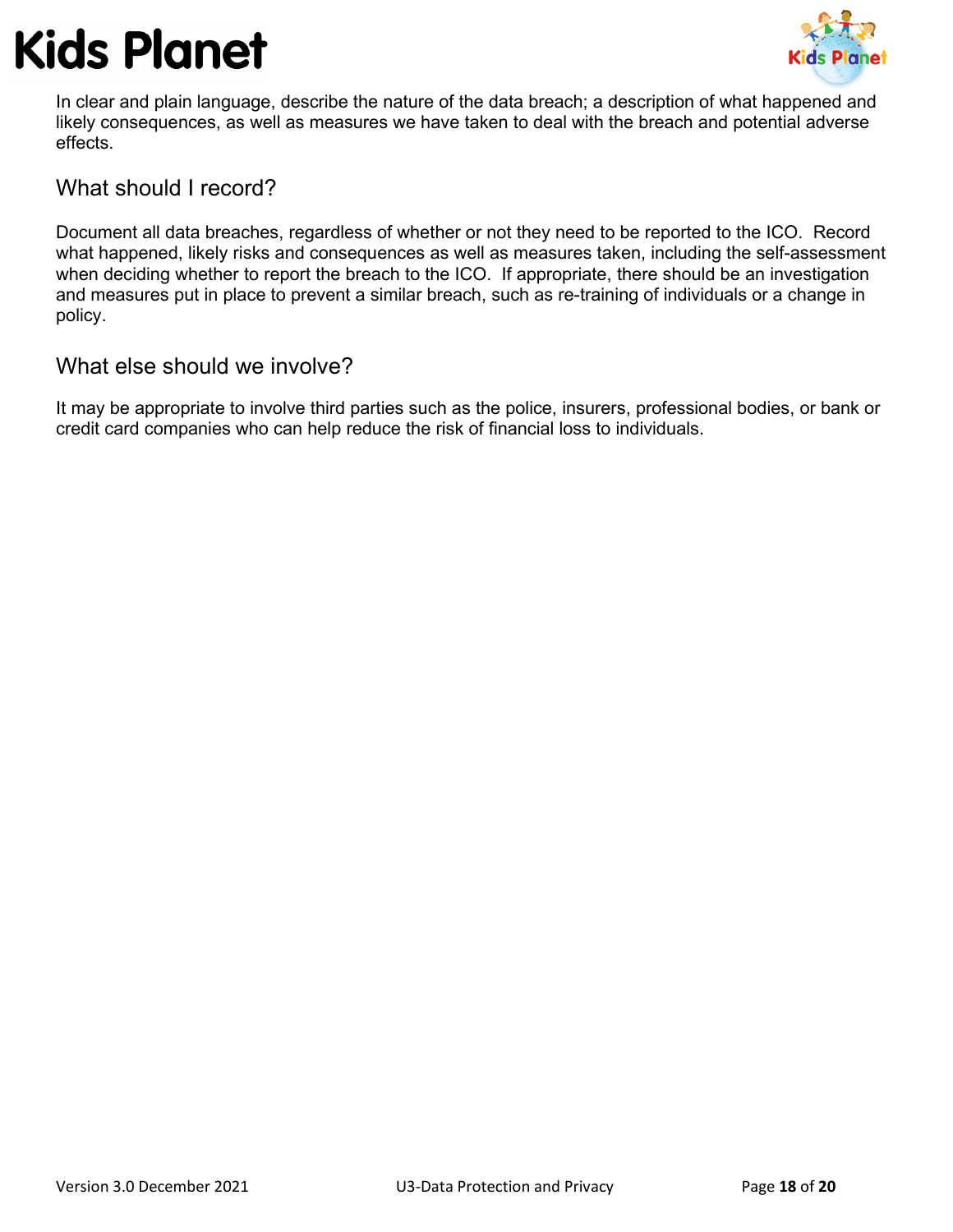

### <span id="page-18-0"></span>**APPENDIX 2: Subject Access Request Procedure**

- Many issues can be resolved at centre / department level, as they arise. Examples include amending contact details or withdrawing consent to display photographs.
- Formal requests should be made to Head Office, either verbally or in writing and your request will be directed to the appropriate department for the information you have requested:

| 231 Higher Lane<br>Lymn<br><b>WA13 0RZ</b><br><b>By Email</b><br>head.office@kidsplanetdaynurseries.co.uk | <b>By Post</b><br>Kids Planet Day Nurseries - Head Office | <b>By Telephone</b><br>01925 753448 |
|-----------------------------------------------------------------------------------------------------------|-----------------------------------------------------------|-------------------------------------|
|-----------------------------------------------------------------------------------------------------------|-----------------------------------------------------------|-------------------------------------|

- Kids Planet will respond to you within 1 month from the day following your request. You will receive one of three responses at this point:
	- 1) Agreement with your request and an explanation of how and when your request will be followed.
	- 2) Refusal of your request, along with details of the considerations made and how Kids Planet have justified this decision.
	- 3) Reasons why Kids Planet require more time to consider your request, such as in complex cases or cases in which we are awaiting payment of a reasonable fee.
- Please note that, when making requests under GDPR, it may be necessary for us to request further information from you, such as to verify your ownership of the data, by requesting photo ID.
- Responses will be given in a structured and commonly used format, such as a spreadsheet or pdf. If you prefer a different format or do not understand the response, please contact Central Support, who will spend time in ensuring you can access and understand the response.
- Actions and considerations based on your request are necessarily variable. If you need a deeper understanding of the factors involved, please contact Head Office or visit the ICO web page for full information on how to exercise your rights under GDPR: [https://ico.org.uk/for-organisations/guide-to](https://ico.org.uk/for-organisations/guide-to-the-general-data-protection-regulation-gdpr/individual-rights/)[the-general-data-protection-regulation-gdpr/individual-rights/](https://ico.org.uk/for-organisations/guide-to-the-general-data-protection-regulation-gdpr/individual-rights/)
- A charge will not be made for actions and considerations based on GDPR requests, unless the request is manifestly unfounded or unreasonably excessive / repetitive, in which case Kids Planet may charge a reasonable fee and also reserve the right not to respond to the request. If a reasonable fee is charged, you will be informed of this decision, including justification of the decision and the request will not be actioned until the fee is paid.
- If you feel your GDPR rights have not been upheld, we encourage you to talk to us and we will make all reasonable efforts to resolve the issue.
- The company contact for Data Protection matters is Karen Seddon: [Karen.seddon@kidsplanetdaynurseries.co.uk](mailto:Karen.seddon@kidsallowed.com)
- You also have the right to complain to the Information Commissioner's Office (ICO): <https://ico.org.uk/concerns/> or to seek a judicial remedy.